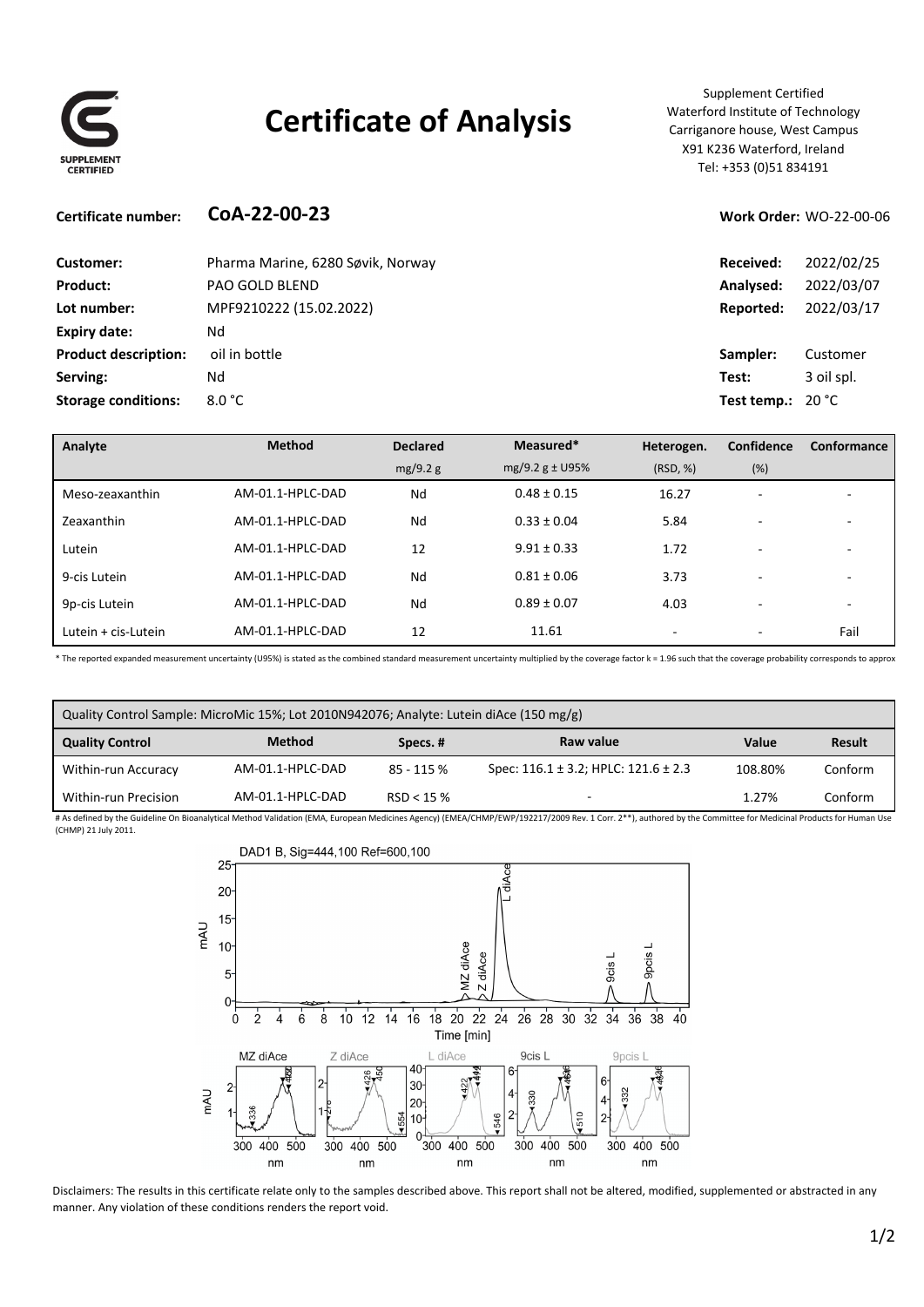

## **Certificate of Analysis**

Supplement Certified Waterford Institute of Technology Carriganore house, West Campus X91 K236 Waterford, Ireland Tel: +353 (0)51 834191

**Certificate number:** CoA‐22‐00‐23

#### **Product pictures**



**Comments**

Total lutein is the sum of Lutein plus 9‐cis and 9pcis Lutein.

Analysis performed by:  $\qquad \qquad$  **Report** approved by:

Tommy Power, Analyst **Drammy Power, Analyst** Drammy Power, Analyst Drammy Power, Analyst



Disclaimers: The results in this certificate relate only to the samples described above. This report shall not be altered, modified, supplemented or abstracted in any manner. Any violation of these conditions renders the report void.